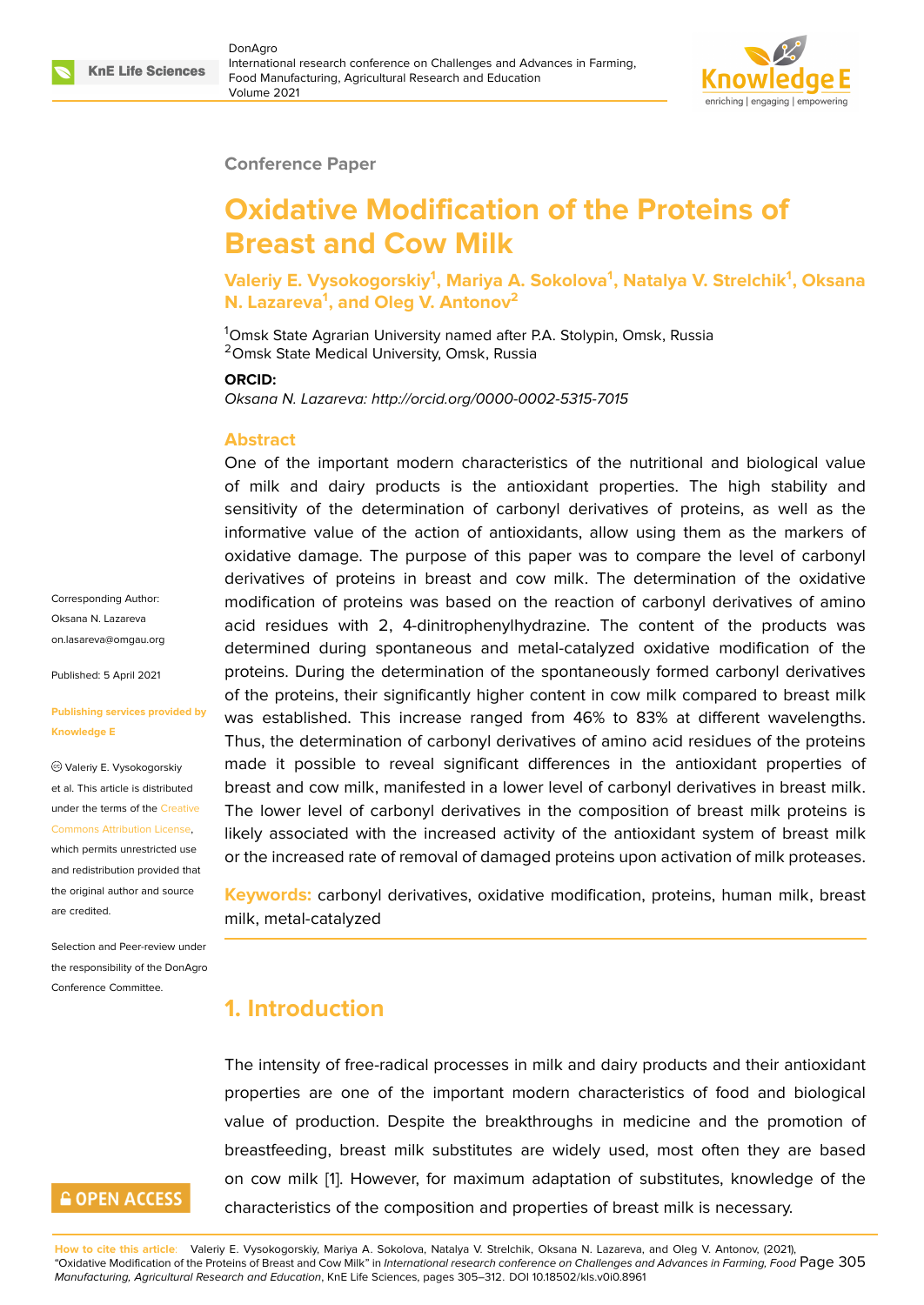The unique biological and nutritional properties of breast milk make it an indispensable food for newborns. Breast milk contains more than 200 different nutrients, all macro- and microelements necessary for the life of a child [2-4].

Among all the essential nutrients, proteins play the greatest nutritional role. At the same time their content in human milk is much lower than in the milk of other mammals [5]. All milk proteins are divided into two main groups: caseins and whey proteins, the ratio of which is different in different periods of lactation: at the beginning of the lactation period their ration is 80:20 and at the end of lactation it is 50:50. This ratio of mature [br](#page-6-0)east milk (60:40) differs from cow milk (20:80). Whereas in breast milk the main share is beta-casein among other caseins, in cow milk it is only half of the caseins[2]. Most of the milk proteins are whey proteins (about 300). In the serum of breast milk, the main protein is alpha-lactalbumin and in cow milk it is beta-lactoglobulin [3].

The fact that breast milk contains a high activity of proteolytic enzymes th[at](#page-5-1) promote the formation of specific peptides is of particular interest [6, 7]. In comparison with hydrolytic degradation proteins undergo oxidative damage to an e[ve](#page-6-1)n greater extent and the oxidative modifications of proteins occur both outside the body and in the body. Both peptide bonds and side radicals of amino acids can und[erg](#page-6-2)[o o](#page-6-3)xidative modification [8] and, as a result, carbonyl derivatives of proteins [9], nitrotyrosine, bityrosine [10], and various modification products of cysteine residues such as disulfides, glutathione thiols, nitrosothiols, etc. are formed [11].

The metals of variable valence  $(Cu^{2+}, Fe^{2+})$ , vario[us](#page-6-4) free radicals, reactive oxy[gen](#page-6-5) and nitrogen species, as well as imbalance in the balance of prooxidants and antioxidants towards the increase in their c[on](#page-6-6)tent can serve as inducers of the formation of oxidatively modified proteins (OMP) [12]. The activation of free radical oxidation, leading to the development of oxidative stress, is not only the important pathogenetic factor in many diseases; it also participates in the development of various physiological and adaptive processes [13].

For many years, lipid peroxidation indicators have been used as a widespread indicator of oxidative stress, since unsaturated fatty acids are readily exposed to oxidative proces[se](#page-6-7)s. However, the products of lipid peroxidation are unstable and rapidly degraded and the formation of carbonyl derivatives of proteins is irreversible and leads to the aggregation or degradation of proteins. In this regard, the determination of the level of protein carbonyls is considered a reliable indicator of oxidative stress, aging and other pathologies [14–16].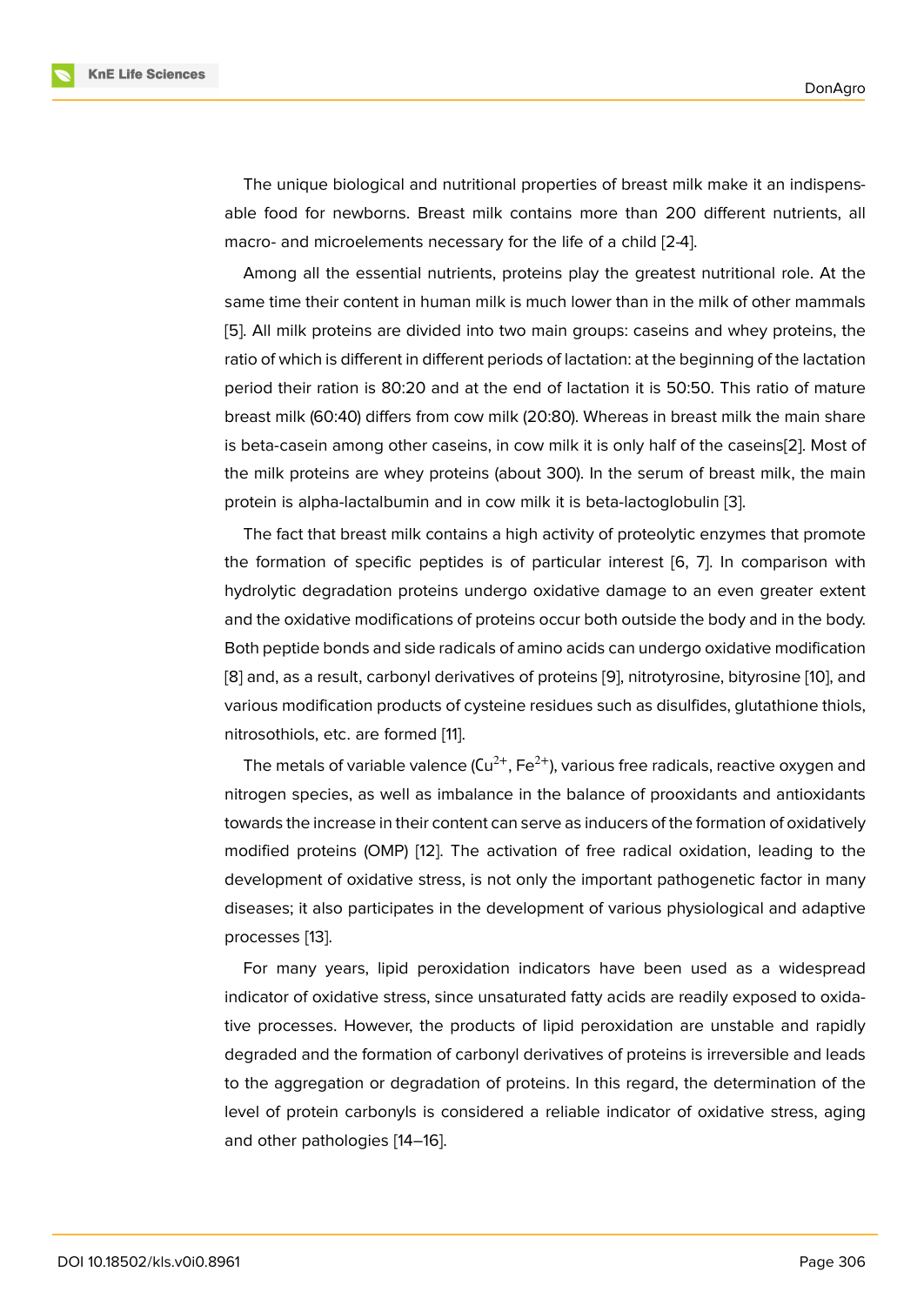The advantage of the determination of carbonyl derivatives as indicators of oxidative stress lies in their appearance at early stages of impairment, high stability and sensitivity, as well as informativeness about the action of antioxidants [15].

The advantage of the research of carbonyl derivatives as indicators of oxidative stress lies in their appearance at early stages of impairment, high stability and sensitivity, as well as informativeness about the action of antioxidants [15][.](#page-6-8)

Thus, the determination of the content of carbonyl derivatives is a fairly sensitive and reliable indicator of the oxidative modification of milk proteins.

| Wavelength,<br>nm | Breast milk<br>$n=10$ | Cow milk $n = 8$ | t    | Ρ    | % variance |
|-------------------|-----------------------|------------------|------|------|------------|
| 356               | $0.846 \pm 0.09$      | $1.235 + 0.14$   | 2.34 | 0.03 | 145.9      |
| 363               | $0.781 \pm 0.09$      | $1.169 + 0.13$   | 2.45 | 0.03 | 149.7      |
| 370               | $0.728 + 0.09$        | $1.105 + 0.13$   | 2.38 | 0.03 | 151.8      |
| 428               | $0.368 + 0.08$        | $0.673 + 0.12$   | 2.11 | 0.05 | 182.9      |
| 430               | $0.362 + 0.08$        | $0.656 + 0.12$   | 2.04 | 0.06 | 181.2      |
| 434               | $0.344 + 0.08$        | $0.643 + 0.12$   | 2.07 | 0.06 | 186.9      |
| 520               | $0.189 + 0.06$        | $0.417 + 0.10$   | 1.96 | 0.07 | 220.6      |
| 535               | $0.220 + 0.06$        | $0.385 + 0.10$   | 1.41 | 0.18 | 175.0      |

TABLE 1: Content of carbonyl derivatives of milk proteins with spontaneous oxidative modification (OD/ ml)

TABLE 2: Content of carbonyl derivatives of milk proteins with metal-catalyzed oxidative modification (OD/ ml)

| Wavelength,<br>nm | Breast milk<br>$n=10$ | Cow milk $n = 8$ | t    | P     | % variance |
|-------------------|-----------------------|------------------|------|-------|------------|
| 356               | $2.438 + 0.57$        | $6.236 + 0.61$   | 4.55 | 0.001 | 255.8      |
| 363               | $2.439 + 0.59$        | $5.715 \pm 0.45$ | 4.41 | 0.001 | 234.3      |
| 370               | $2.402 + 0.60$        | $5.755 + 0.45$   | 4.47 | 0.001 | 239.6      |
| 428               | $1.283 + 0.28$        | $3.958 + 0.27$   | 6.88 | 0.001 | 308.5      |
| 430               | $1.250 + 0.28$        | $3.907 + 0.27$   | 6.83 | 0.001 | 312.6      |
| 434               | $1.206 + 0.21$        | $3.796 + 0.27$   | 7.57 | 0.001 | 314.6      |
| 520               | $0.428 + 0.08$        | $1.436 + 0.17$   | 5.37 | 0.001 | 335.5      |
| 535               | $0.351 + 0.07$        | $1.166 + 0.17$   | 4.43 | 0.001 | 332.2      |

## **2. Problem Statement**

The nutrition of infants determines the health of a person throughout entire life. The ideal way to provide newborns with all the necessary nutritional components is undoubtedly breastfeeding, since breast milk is the main source of all essential nutritional components for the full growth and development of children. However, in the absence of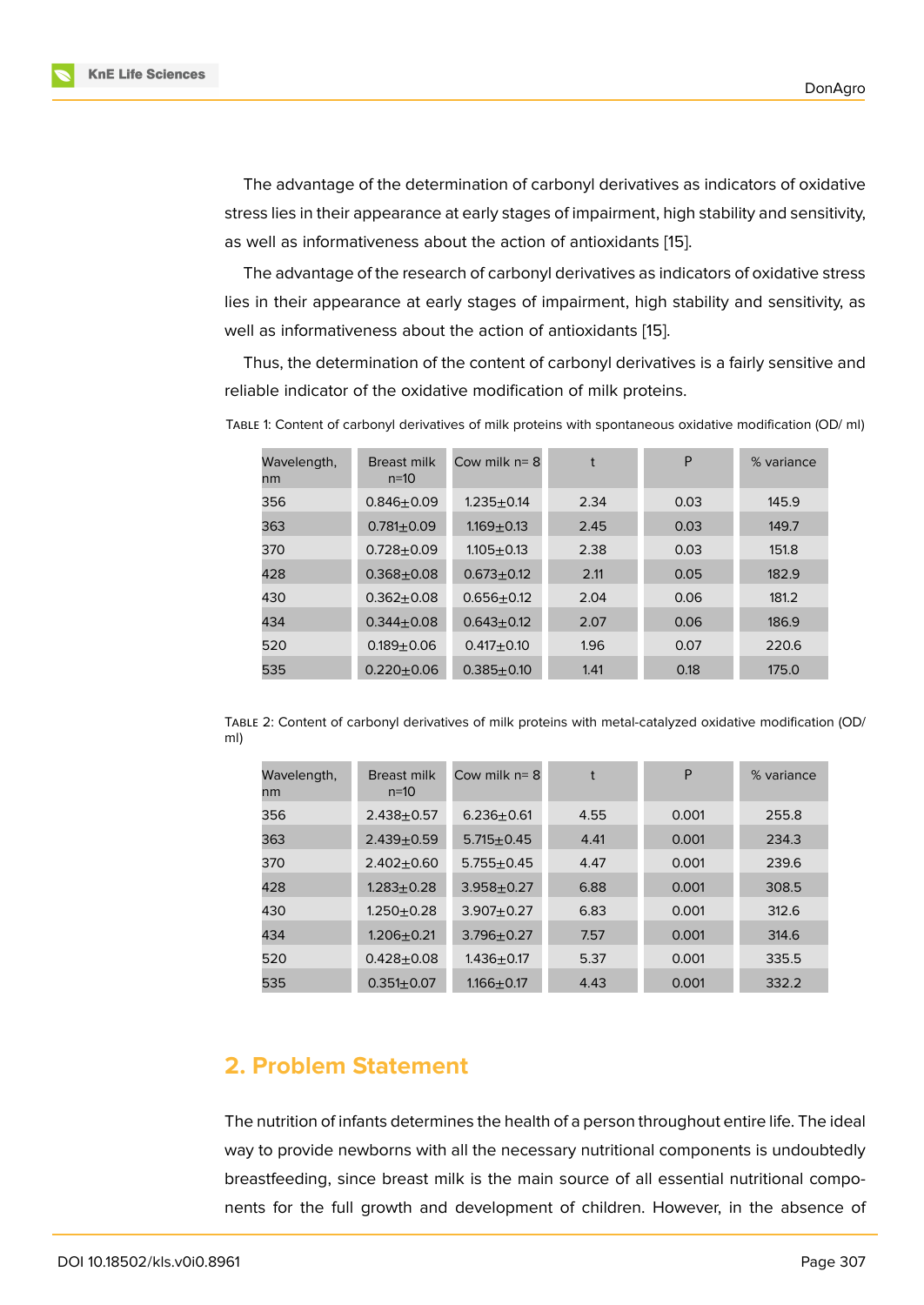the possibility of breastfeeding, the quality of breast milk substitutes is of particular importance. Most often they are made on the basis of cow milk with the addition of various components, bringing the composition of the nutrients of the mixtures closer to the composition of breast milk.

For maximum approach to human milk, breast milk substitutes include vitamins, minerals and other biologically active substances. Apart from the most important nutrients, the components of antioxidant protection should also be included in the composition of infant formula. The existing differences in the antioxidant activity of infant formula for baby food and breast milk indicate the need for further optimization of the antioxidant component of infant formula in order to approximate their biological and nutritional adaptation to breast milk.

# **3. Research Questions**

Milk proteins, like other substrates, are subject to oxidative damage. The determination of carbonyl derivatives of proteins is a reliable indicator of oxidative damage, characterized by stability, sensitivity and informational content on the action of antioxidants [17].

Proteins undergo oxidative damage, with oxidative modifications of proteins occurring both outside the body and in the body. Both peptide bonds and side radicals of amino [aci](#page-7-0)ds can undergo oxidative modification [8] and, as a result, carbonyl derivatives of proteins [9], nitrotyrosine, bityrosine [10], and various modification products of cysteine residues such as disulfides, glutathione thiols, nitrosothiols, etc. are formed [11].

Metals of [va](#page-6-9)riable valence  $(Cu^{2+}, Fe^{2+})$ , various free radicals, reactive oxygen and nitrogen [sp](#page-6-4)ecies, as well as imbalan[ce](#page-6-5) in the balance of prooxidants and antioxidants towards the increase in their content can serve as inducers of the formation of [ox](#page-6-6)idatively modified proteins (OMP) [12]. The activation of free radical oxidation, leading to the development of oxidative stress, is not only an important pathogenetic factor in many diseases, it also participates in the development of various physiological and adaptive processes [13].

# **4. Rese[ar](#page-6-7)ch Methods**

The authors studied the milk received from women breastfeeding infants from 3 to 6 months, the patients of Children municipal polyclinic No. 2 named after V.E. Skvortsov in Omsk. Milk samples were collected in the morning. All women had a preliminary survey,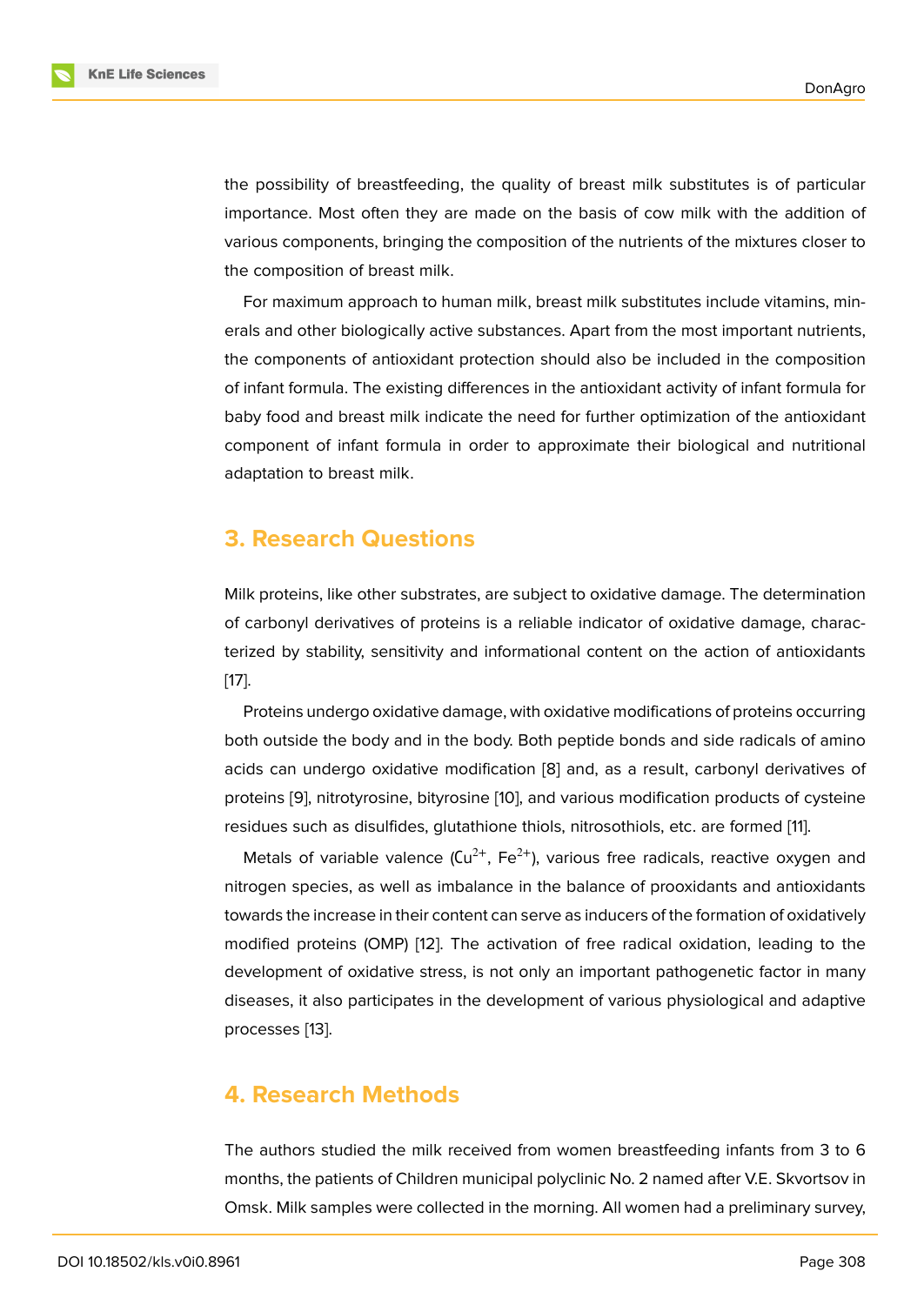

which took into account the intake of vitamins. Women agreed to process personal data. The average age of new mothers was 27.9  $+$  1.17 years. 37.5% of them were primiparous, 62.5% had second and third child births.

Natural raw cow milk was obtained from animals of the black-and-white breed of the forest-steppe zone of Omsk region. All cows were of full age (2–3 lactation), they were in the same conditions of feeding (according to the ration of the farm) and keeping. The milk was cooled to 5 ° C and stored at this temperature until further research within 12 hours.

The assessment of the oxidative modification of the protein was carried out by the method of Reznick A.Z., Parker L. modified by Dubinina E.E. et al. (1995), based on the reaction of interaction of carbonyl derivatives of amino acid residues with 2,4 dinitrophenylhydrazine with the formation of 2,4-dinitrophenylhydrazone derivatives. The content of products was determined during spontaneous and metal-catalyzed oxidative modification of proteins at 356, 363, 370, 428, 430, 434, 520, and 535 nm on a UNICO 2800 spectrometer.

At these wavelengths, aldehyde-dinitrophenylhydrazones (ADNPH) of a neutral character, ketone-dinitrophenylhydrazones (KDNPH) of a neutral character, aldehydedinitrophenylhydrazones (ADNPH) of a basic character and ketone-dinitrophenylhydrazones (KDNPH) of a basic character are determined.

In order to determine the metal-catalyzed modification of proteins, milk was incubated with 10 mM FeSO<sub>4</sub> and 0,3 mM H<sub>2</sub>O<sub>2</sub> for 15 minutes at 37 ° C. The resulting ROS initiate the processes of oxidative degradation of proteins. Statistical processing of the obtained data was carried out using the STATISTICA 6 program. The differences between the values of indicators in the compared groups were assessed using the parametric Student's test. The critical level of significance of differences when testing statistical hypotheses was taken at the level of  $p = 0.05$ .

# **5. Findings**

During the determination of the spontaneously formed carbonyl derivatives of proteins, their significantly higher content in cow milk compared to breast milk was established at 356, 363, 370 and 428 nm. These differences range from 46 to 83%. At other wavelengths, the differences are statistically insignificant (Table 1). The induction of free radical processes using iron ions caused the increased formation of carbonyl derivatives of proteins in both breast milk and cow milk, but the degree of increase was significantly different. If at wavelengths 356, 363, 370, 428.430, 434 nm the content of carbonyl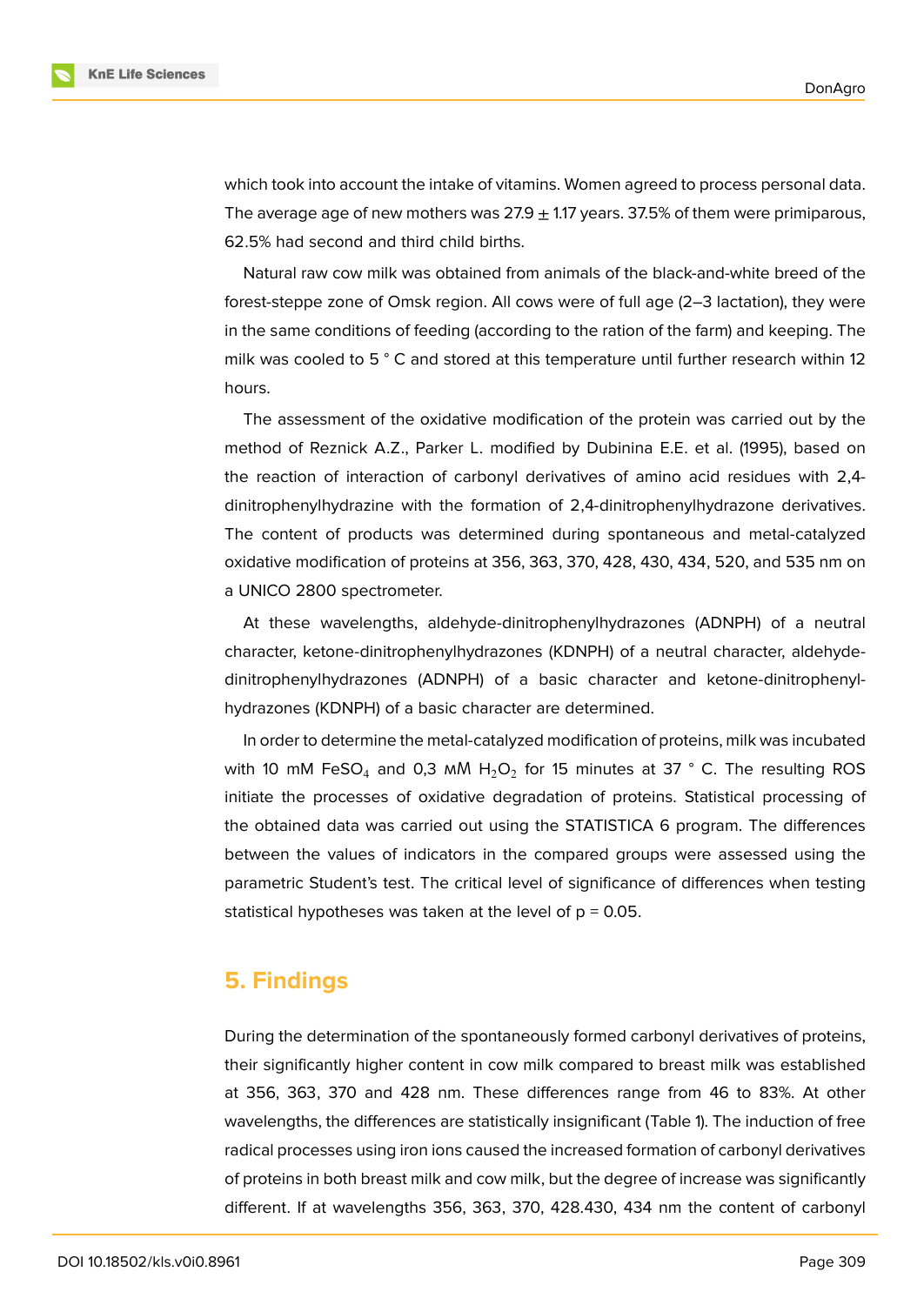derivatives of breast milk proteins increased 3-3.5 times, then at the same wavelengths their level in cow milk increased 5-5.9 times. Only at wavelengths of 520 and 535 nm, this increase was less pronounced: 1.6 and 2.3 times in breast milk respectively and 3.0 and 3.4 times in cow milk (Table 2). A lower level of carbonyl derivatives in the composition of breast milk proteins is probably associated with the increased activity of the antioxidant system of breast milk, in particular, a higher level of alpha-tocopherol [18]. The antioxidant activity contributes not only to the increase in the biological value, but also to the prolongation of the safety of dairy products [19]. In addition, the decrease in the level of carbonyl derivatives of proteins in breast milk may be reasoned by the i[nc](#page-7-1)reased rate of removal of damaged proteins during the activation of milk proteases. Proteolytic utilization is the important component of the [de](#page-7-2)fense system against the accumulation of oxidatively damaged proteins [20], which can be marked with ubiquitin [21].

# **[6.](#page-7-3) Conclusion**

The determination of carbonyl derivatives of amino acid residues with 2,4 dinitrophenylhydrazine allowed revealing significant differences in the antioxidant properties of breast and cow milk, manifested in a lower level of carbonyl derivatives in breast milk. During the induction of free radical processes by iron ions, the antioxidant properties of breast milk are manifested to a greater extent. In order to clarify the mechanisms for the reduction of the intensity of free radical processes in breast milk, it is necessary to conduct research in conjunction with the collective use center "Agricultural and technological research" of Omsk State Agrarian University. The increase in the content of carbonyl derivatives of amino acid residues is more pronounced in cow milk and, to a much lesser extent, in breast milk. The research results indicate the need to increase the content of antioxidant system components in breast milk substitutes.

# **References**

- [1] Tutelyan, V. A., *et al*. (2009). The Nature of Nutrition of Infants and Young Children in the Russian Federation: The Practice of Introducing Complementary Foods. *Pediatrics*, vol. 88, issue 6, pp. 77-83.
- <span id="page-5-1"></span><span id="page-5-0"></span>[2] Blanc, B. (1981). Biochemical Aspects of Human Milk-Comparison with Bovine Milk. *Wold Review of Nutrion and Dietics* issue 36, pp. 1-89.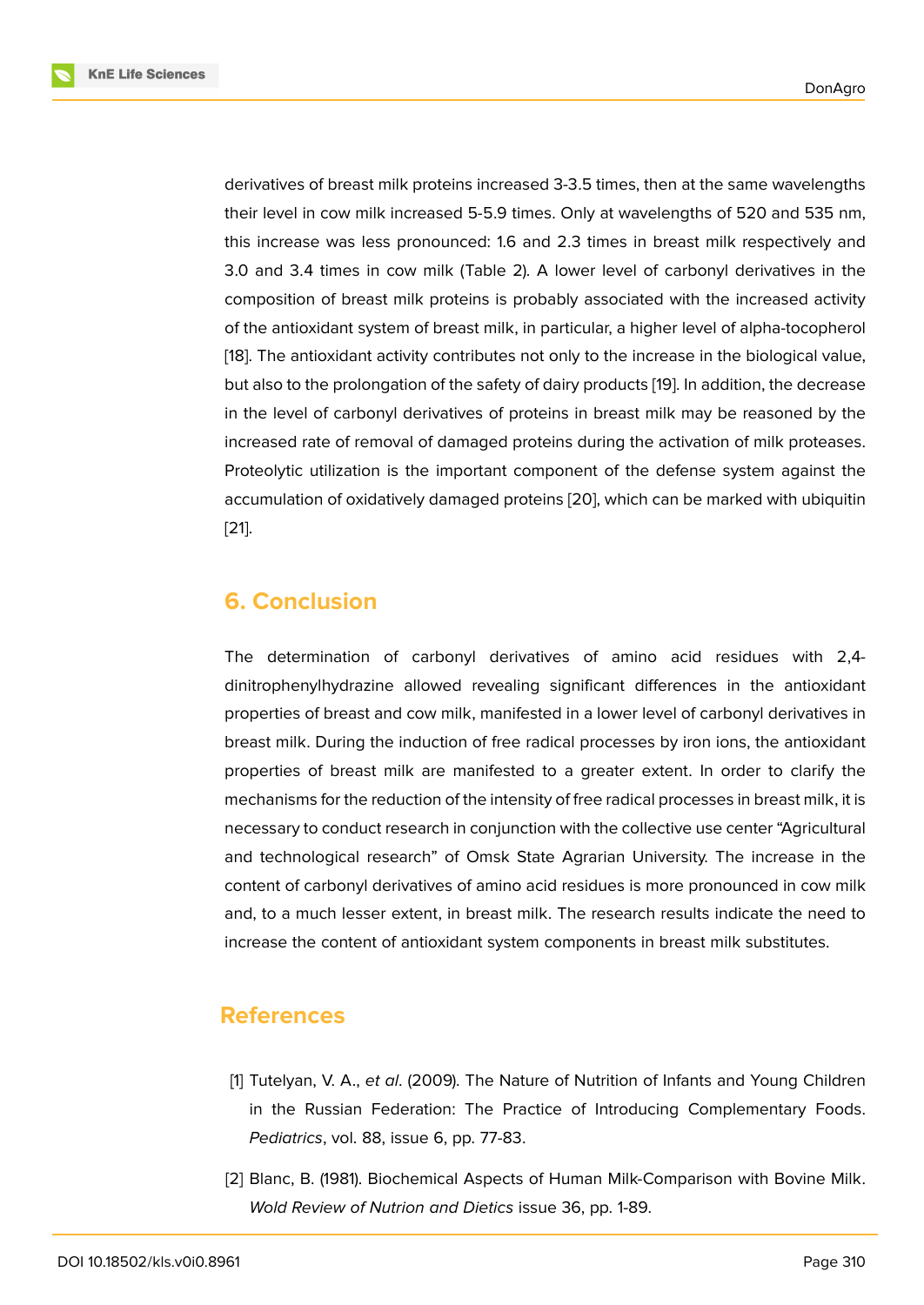

- <span id="page-6-1"></span>[3] Machneva, I. V., *et al*. (2020). A Modern Look at the Breast Milk Proteome. *Journal of Grodno State Medical University*, vol. 18, issue 1, pp. 5-10.
- [4] Sapozhnikov, V. G. and Tarasova, O. V. (2019). *Modern Approaches to Child Nutrition in Health and Disease.* Tula: Polygraphinvest.
- <span id="page-6-0"></span>[5] Socha, P., *et al*. (2011). Milk Protein Intake, the Metabolic-Endocrine Response, and Growth in Infancy: Data from a Randomized Clinical Trial. *The American journal of clinical nutrition.* vol. 94, issue 6, pp. 1776S-1784S.
- <span id="page-6-2"></span>[6] Haschke, F., Haiden, N. and Thakkar, S. K. (2016). Nutritive and Bioactive Proteins in Breastmilk. *Annals of Nutrition and Metabolism*, vol. 69, issue 2, pp. 17-26.
- <span id="page-6-3"></span>[7] Zhu, J. and Dingess, K. A. (2019). The Functional Power of the Human Milk Proteome. *Nutrients*, vol. 11, issue 8, p. 1834.
- <span id="page-6-9"></span>[8] Kay, P. (2013). Modification of Peptide and Protein Cysteine Thiol Groups by Conjugation with a Degradation Product of Ascorbate. *Chemical Research in Toxicology*, vol. 26, issue 9, pp. 1333-1339.
- <span id="page-6-4"></span>[9] Yan, L. J. (2009). Analysis of Oxidative Modification of Proteins. *Current protocols in protein science, vol.56, issue1.*
- <span id="page-6-5"></span>[10] Radi, R. (2013). Protein Tyrosine Nitration: Biochemical Mechanisms and Structural Basis of Functional Effects. *Accounts of Chemical Research*, vol. 46, pp. 550–559.
- <span id="page-6-6"></span>[11] Cai, Z. and Yan, J. (2013). Protein Oxidative Modifications: Beneficial Roles in Disease and Health. *Journal of Biochemical and Pharmacological Research*, vol. 1, issue 1, pp. 15-26.
- [12] Baraibar, M. A., Ladouce, R. and Friguet, B. (2013). Proteomic Quantification and Identification of Carbonylated Proteins upon Oxidative Stress and During Cellular Aging. *Journal of Proteomics*, vol. 92, pp. 67-70.
- <span id="page-6-7"></span>[13] Halliwell, B. (2007). Biochemistry of Oxidative Stress.*Biochemical society transactions*, vol. 35, pp. 1147-1150.
- [14] Dalle-Donnea, I. (2003). Protein Carbonyl Groups as Biomarkers of Oxidative Stress. *Clinica Chimica Acta*, vol. 329, pp. 23–38.
- <span id="page-6-8"></span>[15] Purdel, N. C., Margina, D. and Llie, M. (2014). Current Methods Used in Protein Carbonil Assay. *Annual Research & Review in Biology*, vol. 4, issue 12, pp. 2015- 2026.
- [16] Kim, J. Y., *et al*. (2013). Association of Age-Related Changes in Circulating Intermediary Lipid Metabolites, Inflammatory and Oxidative Stress Markers, and Arterial Stiffness in Middle-Aged Men. *Age (Dordrecht, Netherlands)*, vol. 35, issue 14, pp. 1507–1519.